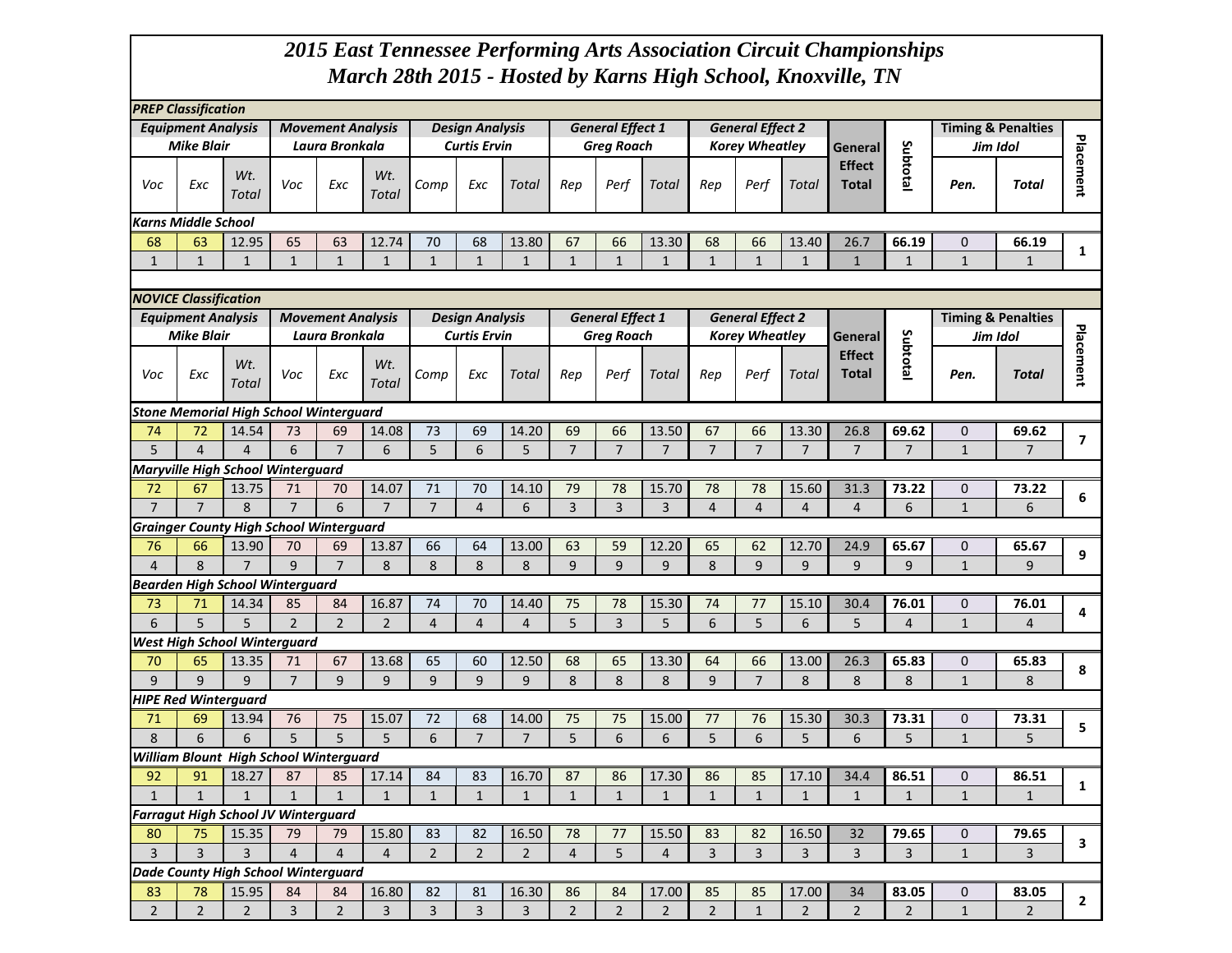## *2015 East Tennessee Performing Arts Association Circuit Championships March 28th 2015 - Hosted by Karns High School, Knoxville, TN*

|                                   | <b>SRA Classification</b><br><b>General Effect 1</b><br><b>General Effect 2</b><br><b>Timing &amp; Penalties</b><br><b>Movement Analysis</b><br><b>Design Analysis</b><br><b>Equipment Analysis</b> |                                       |                         |                |                         |                         |                     |                |                         |                         |                         |                         |                       |                         |                               |                |                         |                |                |
|-----------------------------------|-----------------------------------------------------------------------------------------------------------------------------------------------------------------------------------------------------|---------------------------------------|-------------------------|----------------|-------------------------|-------------------------|---------------------|----------------|-------------------------|-------------------------|-------------------------|-------------------------|-----------------------|-------------------------|-------------------------------|----------------|-------------------------|----------------|----------------|
|                                   | <b>Mike Blair</b>                                                                                                                                                                                   |                                       |                         | Laura Bronkala |                         |                         | <b>Curtis Ervin</b> |                |                         | <b>Greg Roach</b>       |                         |                         | <b>Korey Wheatley</b> |                         | General                       |                | Jim Idol                |                | Plac           |
| Voc                               | Exc                                                                                                                                                                                                 | Wt.<br><b>Total</b>                   | Voc                     | Exc            | Wt.<br><b>Total</b>     | Comp                    | Exc                 | Total          | Rep                     | Perf                    | <b>Total</b>            | Rep                     | Perf                  | Total                   | <b>Effect</b><br><b>Total</b> | Subtotal       | Pen.                    | <b>Total</b>   | ര<br>ment      |
| <b>South-Doyle HS Winterguard</b> |                                                                                                                                                                                                     |                                       |                         |                |                         |                         |                     |                |                         |                         |                         |                         |                       |                         |                               |                |                         |                |                |
| 69                                | 64                                                                                                                                                                                                  | 13.15                                 | 75                      | 72             | 14.61                   | 77                      | 75                  | 15.20          | 79                      | 77                      | 15.60                   | 75                      | 74                    | 14.90                   | 30.5                          | 73.46          | $\Omega$                | 73.46          | 5              |
| 5                                 | 5                                                                                                                                                                                                   | 5                                     | $\overline{\mathbf{3}}$ | 4              | 4                       | 5                       | 5                   | 5              | 5                       | 4                       | 5                       | 4                       | 3                     | 4                       | 4                             | 5              | 3                       | 5              |                |
| <b>Seymour HS JV Winterguard</b>  |                                                                                                                                                                                                     |                                       |                         |                |                         |                         |                     |                |                         |                         |                         |                         |                       |                         |                               |                |                         |                |                |
| 83                                | 81                                                                                                                                                                                                  | 16.34                                 | 89                      | 87             | 17.54                   | 84                      | 84                  | 16.80          | 87                      | 86                      | 17.30                   | 84                      | 83                    | 16.70                   | 34                            | 84.68          | $\overline{0}$          | 84.68          |                |
| 1                                 | $\overline{\phantom{a}}$                                                                                                                                                                            | $\mathbf{1}$                          | $\mathbf{1}$            | $\overline{2}$ | $\mathbf{1}$            | $\mathbf{1}$            | 1                   | $\mathbf{1}$   | 1                       | 1                       | 1                       | $\mathbf{1}$            | $\mathbf{1}$          | $\mathbf{1}$            | $\mathbf{1}$                  | 1              | 3                       |                |                |
|                                   |                                                                                                                                                                                                     | <b>Anderson County HS Winterguard</b> |                         |                |                         |                         |                     |                |                         |                         |                         |                         |                       |                         |                               |                |                         |                |                |
| 79                                | 82                                                                                                                                                                                                  | 16.19                                 | 87                      | 88             | 17.53                   | 83                      | 83                  | 16.60          | 83                      | 83                      | 16.60                   | 82                      | 82                    | 16.40                   | 33                            | 83.32          | $\overline{0}$          | 83.32          | $\overline{2}$ |
| $\overline{\mathbf{3}}$           | $\mathbf{1}$                                                                                                                                                                                        | $\overline{2}$                        | $\overline{2}$          | $\mathbf{1}$   | $\overline{2}$          | $\overline{2}$          | $\overline{2}$      | $\overline{2}$ | $\overline{2}$          | $\overline{2}$          | $\overline{2}$          | $\overline{2}$          | $\overline{2}$        | $\overline{2}$          | $\overline{2}$                | $\overline{2}$ | $\overline{\mathbf{3}}$ | $\overline{2}$ |                |
| <b>Gibbs HS Winterguard</b>       |                                                                                                                                                                                                     |                                       |                         |                |                         |                         |                     |                |                         |                         |                         |                         |                       |                         |                               |                |                         |                |                |
| 73                                | 70                                                                                                                                                                                                  | 14.21                                 | 72                      | 68             | 13.88                   | 80                      | 76                  | 15.60          | 81                      | 78                      | 15.90                   | 76                      | 74                    | 15.00                   | 30.9                          | 74.59          | 0.2                     | 74.39          | 4              |
| 4                                 | 4                                                                                                                                                                                                   | 4                                     | 5                       | 5              | 5                       | $\overline{\mathbf{3}}$ | 4                   | 3              | $\overline{\mathbf{3}}$ | $\overline{\mathbf{3}}$ | $\overline{\mathbf{3}}$ | $\overline{\mathbf{3}}$ | 3                     | $\overline{\mathbf{3}}$ | 3                             | 4              | 1                       | 4              |                |
|                                   |                                                                                                                                                                                                     | <b>Volunteer HS Winterquard</b>       |                         |                |                         |                         |                     |                |                         |                         |                         |                         |                       |                         |                               |                |                         |                |                |
| 82                                | 80                                                                                                                                                                                                  | 16.14                                 | 74                      | 74             | 14.80                   | 78                      | 77                  | 15.50          | 80                      | 77                      | 15.70                   | 73                      | 74                    | 14.70                   | 30.4                          | 76.84          | 0.2                     | 76.64          | 3              |
| $\overline{2}$                    | 3                                                                                                                                                                                                   | 3                                     | 4                       | 3              | $\overline{\mathbf{3}}$ | 4                       | 3                   | 4              | 4                       | 4                       | 4                       | 5                       | 3                     | 5                       | 5                             | 3              | 1                       | 3              |                |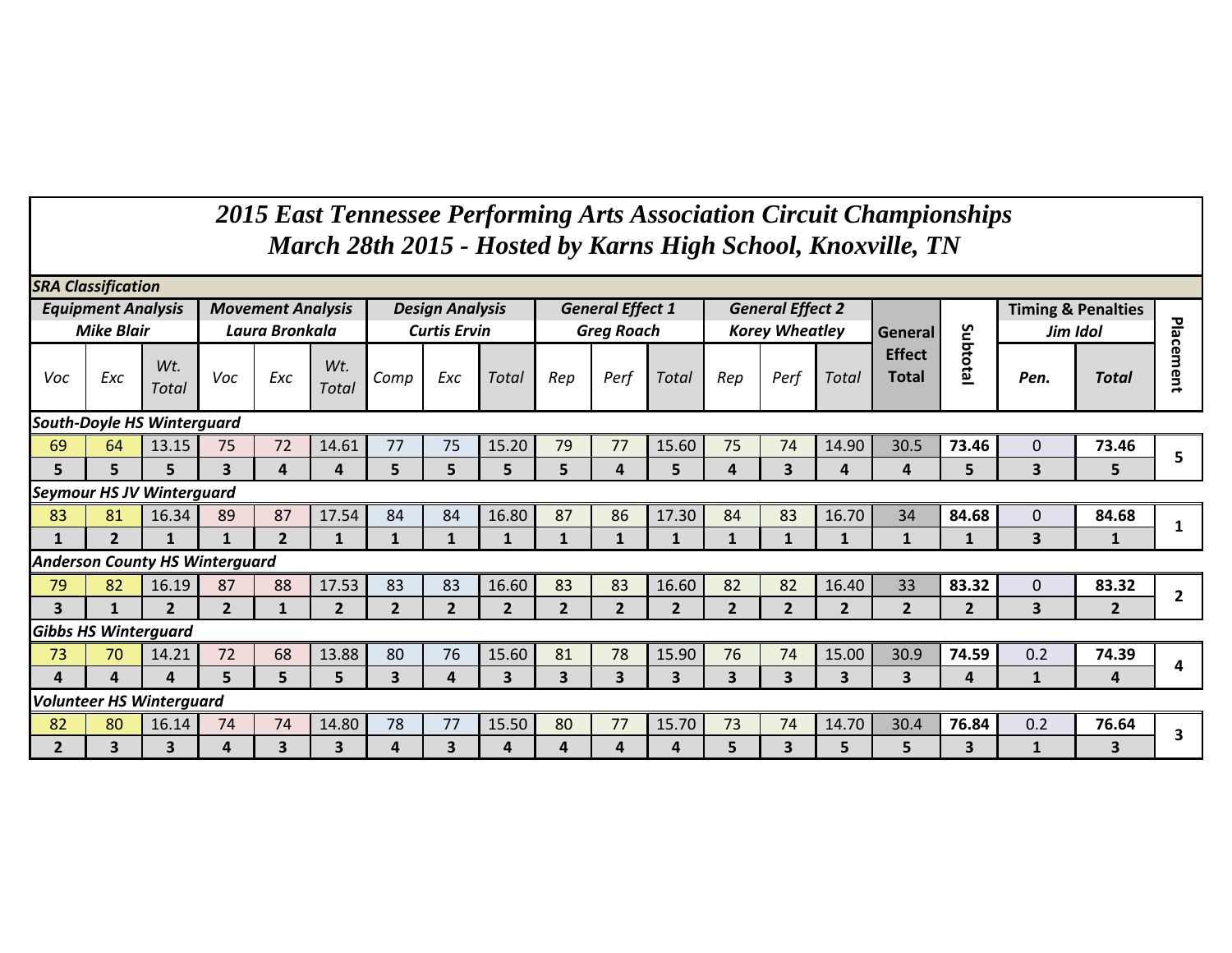|                                                                                                                                                                                                                |                                                                                                                                                                                                                                                                                                |                                                 |                         |                |                |                         |                |                         |                |                |                |                |                         |                         | 2015 East Tennessee Performing Arts Association Circuit Championships<br>March 28th 2015 - Hosted by Karns High School, Knoxville, TN |                         |              |                |                |
|----------------------------------------------------------------------------------------------------------------------------------------------------------------------------------------------------------------|------------------------------------------------------------------------------------------------------------------------------------------------------------------------------------------------------------------------------------------------------------------------------------------------|-------------------------------------------------|-------------------------|----------------|----------------|-------------------------|----------------|-------------------------|----------------|----------------|----------------|----------------|-------------------------|-------------------------|---------------------------------------------------------------------------------------------------------------------------------------|-------------------------|--------------|----------------|----------------|
|                                                                                                                                                                                                                | <b>SA Classification</b>                                                                                                                                                                                                                                                                       |                                                 |                         |                |                |                         |                |                         |                |                |                |                |                         |                         |                                                                                                                                       |                         |              |                |                |
|                                                                                                                                                                                                                | <b>General Effect 1</b><br><b>General Effect 2</b><br><b>Timing &amp; Penalties</b><br><b>Equipment Analysis</b><br><b>Movement Analysis</b><br><b>Design Analysis</b><br><b>Mike Blair</b><br><b>Greg Roach</b><br><b>Korey Wheatley</b><br>Laura Bronkala<br><b>Curtis Ervin</b><br>Jim Idol |                                                 |                         |                |                |                         |                |                         |                |                |                |                |                         |                         |                                                                                                                                       |                         |              |                |                |
|                                                                                                                                                                                                                |                                                                                                                                                                                                                                                                                                |                                                 |                         |                |                |                         |                |                         |                |                |                |                |                         |                         | General                                                                                                                               |                         |              |                | Plac           |
| Subtotal<br>ement<br><b>Effect</b><br>Wt.<br>Wt.<br>Exc<br>Voc<br>Exc<br>Exc<br>Rep<br>Perf<br><b>Total</b><br>Rep<br>Perf<br>Total<br>Pen.<br><b>Total</b><br>Voc<br>Comp<br>Total<br>Total<br>Total<br>Total |                                                                                                                                                                                                                                                                                                |                                                 |                         |                |                |                         |                |                         |                |                |                |                |                         |                         |                                                                                                                                       |                         |              |                |                |
|                                                                                                                                                                                                                | <b>Powell High School Winterguard</b>                                                                                                                                                                                                                                                          |                                                 |                         |                |                |                         |                |                         |                |                |                |                |                         |                         |                                                                                                                                       |                         |              |                |                |
| 75                                                                                                                                                                                                             | 16.27<br>81<br>82<br>80<br>82<br>80<br>16.20<br>32.4<br>79.41<br>73<br>14.74<br>82<br>81<br>79<br>16.00<br>16.20<br>$\mathbf{0}$<br>79.41<br>Δ                                                                                                                                                 |                                                 |                         |                |                |                         |                |                         |                |                |                |                |                         |                         |                                                                                                                                       |                         |              |                |                |
| 5                                                                                                                                                                                                              | 3<br>5<br>5<br>$\overline{\mathbf{3}}$<br>4<br>4<br>3<br>4<br>4<br>$\mathbf{1}$<br>4<br>4<br>4<br>$\overline{a}$<br>4<br>4<br>4<br>4                                                                                                                                                           |                                                 |                         |                |                |                         |                |                         |                |                |                |                |                         |                         |                                                                                                                                       |                         |              |                |                |
|                                                                                                                                                                                                                | <b>Seymour High School Varsity Winterguard</b>                                                                                                                                                                                                                                                 |                                                 |                         |                |                |                         |                |                         |                |                |                |                |                         |                         |                                                                                                                                       |                         |              |                |                |
| 84                                                                                                                                                                                                             | 84                                                                                                                                                                                                                                                                                             | 16.80                                           | 90                      | 89             | 17.87          | 86                      | 85             | 17.10                   | 88             | 86             | 17.40          | 87             | 85                      | 17.20                   | 34.6                                                                                                                                  | 86.37                   | $\mathbf{0}$ | 86.37          |                |
| $\overline{2}$                                                                                                                                                                                                 | 1                                                                                                                                                                                                                                                                                              | $\mathbf{1}$                                    | $\overline{2}$          | $\overline{2}$ | $\overline{2}$ | $\overline{2}$          | $\overline{2}$ | $\mathbf{2}$            | $\mathbf{1}$   | $\mathbf{1}$   | 1              | $\mathbf{1}$   | $\mathbf{1}$            | $\mathbf{1}$            | $\mathbf{1}$                                                                                                                          | $\mathbf{1}$            | $\mathbf{1}$ | 1              |                |
|                                                                                                                                                                                                                |                                                                                                                                                                                                                                                                                                | <b>HIPE Blue Winterguard</b>                    |                         |                |                |                         |                |                         |                |                |                |                |                         |                         |                                                                                                                                       |                         |              |                |                |
| 80                                                                                                                                                                                                             | 74                                                                                                                                                                                                                                                                                             | 15.22                                           | 86                      | 84             | 16.94          | 85                      | 82             | 16.70                   | 81             | 78             | 15.90          | 84             | 83                      | 16.70                   | 32.6                                                                                                                                  | 81.46                   | $\mathbf{0}$ | 81.46          |                |
| 3                                                                                                                                                                                                              | 4                                                                                                                                                                                                                                                                                              | $\overline{\mathbf{3}}$                         | $\overline{\mathbf{3}}$ | 3              | $\overline{3}$ | $\overline{\mathbf{3}}$ | 3              | $\overline{\mathbf{3}}$ | 4              | $\Delta$       | 4              | 3 <sup>1</sup> | $\overline{\mathbf{3}}$ | $\overline{\mathbf{3}}$ | $\overline{\mathbf{3}}$                                                                                                               | $\overline{\mathbf{3}}$ | $\mathbf{1}$ | 3              | 3              |
|                                                                                                                                                                                                                |                                                                                                                                                                                                                                                                                                | <b>Farragut High School Varsity Winterguard</b> |                         |                |                |                         |                |                         |                |                |                |                |                         |                         |                                                                                                                                       |                         |              |                |                |
| 85                                                                                                                                                                                                             | 82                                                                                                                                                                                                                                                                                             | 16.61                                           | 91                      | 91             | 18.20          | 87                      | 86             | 17.30                   | 84             | 83             | 16.70          | 85             | 85                      | 17.00                   | 33.7                                                                                                                                  | 85.81                   | $\mathbf{0}$ | 85.81          |                |
| 1                                                                                                                                                                                                              | $\overline{2}$                                                                                                                                                                                                                                                                                 | $\overline{2}$                                  | 1                       | $\mathbf{1}$   | $\mathbf{1}$   | $\mathbf{1}$            | $\mathbf{1}$   | 1                       | $\overline{2}$ | $\overline{2}$ | $\overline{2}$ | 2 <sup>1</sup> | $\mathbf{1}$            | $\overline{2}$          | $\overline{2}$                                                                                                                        | $\overline{2}$          | $\mathbf{1}$ | $\overline{2}$ | $\overline{2}$ |
|                                                                                                                                                                                                                |                                                                                                                                                                                                                                                                                                | <b>Karns High School Winterquard</b>            |                         |                |                |                         |                |                         |                |                |                |                |                         |                         |                                                                                                                                       |                         |              |                |                |
| 77                                                                                                                                                                                                             | 75                                                                                                                                                                                                                                                                                             | 15.14                                           | 80                      | 80             | 16.00          | 80                      | 77             | 15.70                   | 79             | 76             | 15.50          | 81             | 80                      | 16.10                   | 31.6                                                                                                                                  | 78.44                   | $\mathbf{0}$ | 78.44          |                |
| 4                                                                                                                                                                                                              | $\overline{\mathbf{3}}$                                                                                                                                                                                                                                                                        | 4                                               | 5                       | 5              | 5              | 5                       | 5              | 5                       | 5              | 5              | 5              | 5              | 4                       | 5.                      | 5                                                                                                                                     | 5                       | $\mathbf{1}$ | 5              | 5              |
| $\mathbf{A}$ $\mathbf{C}$ $\mathbf{A}$ $\mathbf{C}$ $\mathbf{A}$                                                                                                                                               |                                                                                                                                                                                                                                                                                                |                                                 |                         |                |                |                         |                |                         |                |                |                |                |                         |                         |                                                                                                                                       |                         |              |                |                |

|                                     | <b>IA Classification</b>  |                               |     |                          |                     |      |                        |              |     |                         |       |     |                         |       |                               |                       |             |                               |  |
|-------------------------------------|---------------------------|-------------------------------|-----|--------------------------|---------------------|------|------------------------|--------------|-----|-------------------------|-------|-----|-------------------------|-------|-------------------------------|-----------------------|-------------|-------------------------------|--|
|                                     | <b>Equipment Analysis</b> |                               |     | <b>Movement Analysis</b> |                     |      | <b>Design Analysis</b> |              |     | <b>General Effect 1</b> |       |     | <b>General Effect 2</b> |       |                               |                       |             | <b>Timing &amp; Penalties</b> |  |
| <b>Mike Blair</b><br>Laura Bronkala |                           |                               |     | <b>Curtis Ervin</b>      |                     |      | <b>Greg Roach</b>      |              |     | <b>Korey Wheatley</b>   |       |     | General                 | čη    | Jim Idol                      |                       |             |                               |  |
| Voc                                 | Exc                       | Wt.<br><b>Total</b>           | Voc | Exc                      | Wt.<br><b>Total</b> | Comp | Exc                    | <b>Total</b> | Rep | Peri                    | Total | Rep | Per                     | Total | <b>Effect</b><br><b>Total</b> | ರ<br>←<br>٥<br>ឆ<br>– | Pen.        | <b>Total</b>                  |  |
|                                     |                           | <b>Attraction Winterguard</b> |     |                          |                     |      |                        |              |     |                         |       |     |                         |       |                               |                       |             |                               |  |
| 86                                  | 80                        | 16.42                         | 93  | 93                       | 18.60               | 83   | 81                     | 16.40        | 87  | 86                      | 17.30 | 88  | 87                      | 17.50 | 34.8                          | 86.22                 | $\mathbf 0$ | 86.22                         |  |
|                                     |                           |                               |     |                          |                     |      |                        |              |     |                         |       |     |                         |       |                               |                       |             |                               |  |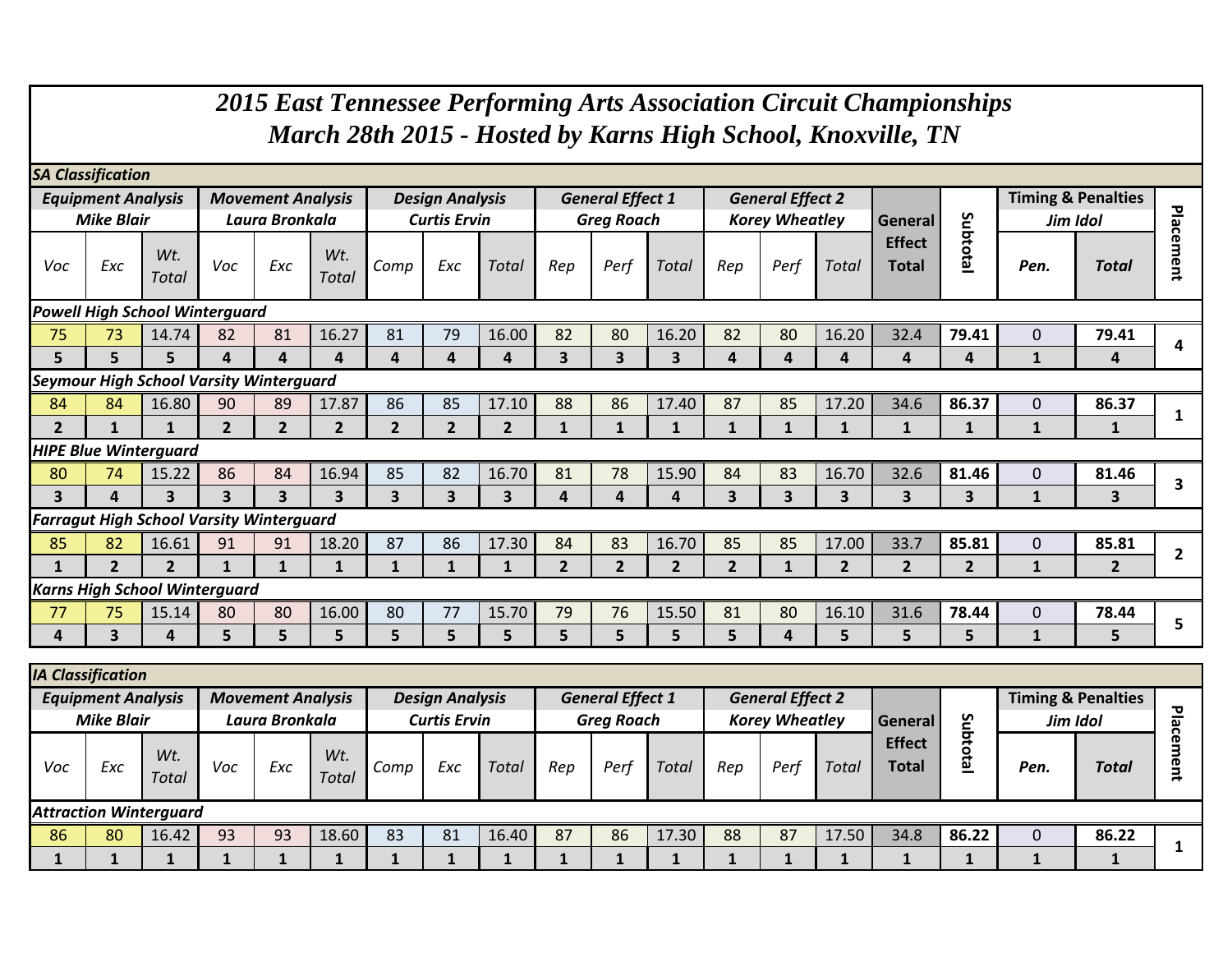## *2015 East Tennessee Performing Arts Association Circuit Championships March 28th 2015 - Hosted by Karns High School, Knoxville, TN*

|                | <b>Scholastic Novice</b><br><b>Timing &amp; Penalties</b><br><b>Music Performance</b><br><b>General Effect</b><br><b>Visual Performance</b> |                                                          |                |                 |                   |                |                   |                |                |              |                |                |  |  |  |
|----------------|---------------------------------------------------------------------------------------------------------------------------------------------|----------------------------------------------------------|----------------|-----------------|-------------------|----------------|-------------------|----------------|----------------|--------------|----------------|----------------|--|--|--|
|                |                                                                                                                                             |                                                          |                |                 |                   |                |                   |                |                |              |                |                |  |  |  |
|                | <b>Matt Weyer</b>                                                                                                                           |                                                          |                | <b>Tim Paul</b> |                   |                | <b>Mike Blair</b> |                |                |              | Jim Idol       |                |  |  |  |
| Cmp            | Prf                                                                                                                                         | Wt. Total<br>(40)                                        | <b>MFx</b>     | Ofx             | Wt. Total<br>(40) | Cmp            | Prf               | Total<br>(20)  | Subtotal       | Pen.         | <b>Total</b>   | Placement      |  |  |  |
|                |                                                                                                                                             | <b>Fulton High School Marching Percussion Ensemble</b>   |                |                 |                   |                |                   |                |                |              |                |                |  |  |  |
| 73             | 70                                                                                                                                          | 28.45                                                    | 73             | 76              | 29.80             | 68             | 65                | 13.30          | 71.55          | 0            | 71.55          |                |  |  |  |
| 3              | 3                                                                                                                                           | 3                                                        | $\mathbf{1}$   | $\mathbf{1}$    | $\mathbf{1}$      | 3              | 4                 | $\overline{4}$ | 3              | $\mathbf{1}$ | 3              | 3              |  |  |  |
|                |                                                                                                                                             | <b>Powell High School Marching Percussion Ensemble</b>   |                |                 |                   |                |                   |                |                |              |                |                |  |  |  |
| 81             | 78                                                                                                                                          | 31.65                                                    | 68             | 72              | 28.00             | 73             | 70                | 14.30          | 73.95          | 0            | 73.95          | $\mathbf{1}$   |  |  |  |
| $\mathbf{1}$   | $\mathbf{1}$                                                                                                                                | $\mathbf{1}$                                             | $\overline{2}$ | 3               | 3                 | $\overline{2}$ | $\overline{2}$    | $\overline{2}$ | $\mathbf{1}$   | $\mathbf{1}$ | $\mathbf{1}$   |                |  |  |  |
|                |                                                                                                                                             | <b>Gibbs High School Marching Percussion Ensemble</b>    |                |                 |                   |                |                   |                |                |              |                |                |  |  |  |
| 58             | 63                                                                                                                                          | 24.45                                                    | 62             | 65              | 25.40             | 66             | 68                | 13.40          | 63.25          | 0            | 63.25          | 4              |  |  |  |
| 4              | $\overline{4}$                                                                                                                              | 4                                                        | 4              | 4               | 4                 | 4              | 3                 | 3              | 4              | $\mathbf{1}$ | $\overline{4}$ |                |  |  |  |
|                |                                                                                                                                             | <b>Heritage High School Marching Percussion Ensemble</b> |                |                 |                   |                |                   |                |                |              |                |                |  |  |  |
| 76             | 72                                                                                                                                          | 29.40                                                    | 68             | 72.5            | 28.10             | 79             | 75                | 15.40          | 72.90          | 0            | 72.90          | $\overline{2}$ |  |  |  |
| $\overline{2}$ | $\overline{2}$                                                                                                                              | $\overline{2}$                                           | $\overline{2}$ | $\overline{2}$  | $\overline{2}$    | $\mathbf{1}$   | $\mathbf{1}$      | $\mathbf{1}$   | $\overline{2}$ | $\mathbf{1}$ | $\overline{2}$ |                |  |  |  |

| <b>Independent A</b> |                                                       |                   |            |                       |               |     |                           |               |          |          |                               |           |  |  |
|----------------------|-------------------------------------------------------|-------------------|------------|-----------------------|---------------|-----|---------------------------|---------------|----------|----------|-------------------------------|-----------|--|--|
|                      | <b>Music Performance</b>                              |                   |            | <b>General Effect</b> |               |     | <b>Visual Performance</b> |               |          |          | <b>Timing &amp; Penalties</b> |           |  |  |
|                      | <b>Matt Weyer</b>                                     |                   |            | <b>Tim Paul</b>       |               |     | <b>Mike Blair</b>         |               |          | Jim Idol |                               |           |  |  |
| Cmp                  | Prf                                                   | Wt. Total<br>(40) | <b>MFx</b> | Ofx                   | Total<br>(40) | Cmp | Prf                       | Total<br>(20) | Subtotal | Pen.     | <b>Total</b>                  | Placement |  |  |
|                      | <b>Cumberland United Marching Percussion Ensemble</b> |                   |            |                       |               |     |                           |               |          |          |                               |           |  |  |
| 89                   | 86                                                    | 34.85             | 82         | 81                    | 32.60         | 83  | 82                        | 16.50         | 83.95    | $\Omega$ | 83.95                         |           |  |  |
|                      |                                                       |                   |            |                       |               |     |                           |               |          |          |                               |           |  |  |

|                                                          | <b>Scholastic A</b><br><b>Visual Performance</b><br><b>Timing &amp; Penalties</b><br><b>General Effect</b><br><b>Music Performance</b> |                                                       |                |                 |                |                |                   |                |              |              |                |           |  |  |
|----------------------------------------------------------|----------------------------------------------------------------------------------------------------------------------------------------|-------------------------------------------------------|----------------|-----------------|----------------|----------------|-------------------|----------------|--------------|--------------|----------------|-----------|--|--|
|                                                          |                                                                                                                                        |                                                       |                |                 |                |                |                   |                |              |              |                |           |  |  |
|                                                          | <b>Matt Weyer</b>                                                                                                                      |                                                       |                | <b>Tim Paul</b> |                |                | <b>Mike Blair</b> |                |              |              | Jim Idol       |           |  |  |
| Cmp                                                      | Wt. Total<br>Prf<br>(40)                                                                                                               |                                                       | <b>MFx</b>     | Ofx             | Total<br>(40)  | Cmp            | Prf               | Total<br>(20)  | Subtotal     | Pen.         | Total          | Placement |  |  |
| <b>Farragut High School Marching Percussion Ensemble</b> |                                                                                                                                        |                                                       |                |                 |                |                |                   |                |              |              |                |           |  |  |
| 88                                                       | 86                                                                                                                                     | 34.70                                                 | 81             | 83.5            | 32.90          | 80             | 75                | 15.50          | 83.10        | $\Omega$     | 83.10          |           |  |  |
| 2                                                        | $\overline{2}$                                                                                                                         | 2                                                     | $\overline{2}$ | $\overline{2}$  | $\overline{2}$ | $\overline{2}$ | 3                 | $\overline{2}$ | 2            | $\mathbf{1}$ | $\overline{2}$ |           |  |  |
|                                                          |                                                                                                                                        | <b>Karns High School Marching Percussion Ensemble</b> |                |                 |                |                |                   |                |              |              |                |           |  |  |
| 81                                                       | 82                                                                                                                                     | 32.65                                                 | 78             | 77              | 31.00          | 76             | 77                | 15.30          | 78.95        | 0            | 78.95          | 3         |  |  |
| 3                                                        | 3                                                                                                                                      | 3                                                     | 3              | 3               | 3              | 3              | $\overline{2}$    | 3              | 3            | $\mathbf{1}$ | 3              |           |  |  |
|                                                          | <b>Seymour High School Marching Percussion Ensemble</b>                                                                                |                                                       |                |                 |                |                |                   |                |              |              |                |           |  |  |
| 90                                                       | 88                                                                                                                                     | 35.50                                                 | 81.5           | 86.5            | 33.60          | 86             | 84                | 17.00          | 86.10        | $\Omega$     | 86.10          |           |  |  |
| $\mathbf{1}$                                             | $\mathbf{1}$                                                                                                                           |                                                       | 1              |                 |                | $\mathbf{1}$   | $\mathbf{1}$      | $\mathbf{1}$   | $\mathbf{1}$ | $\mathbf{1}$ | $\mathbf{1}$   |           |  |  |